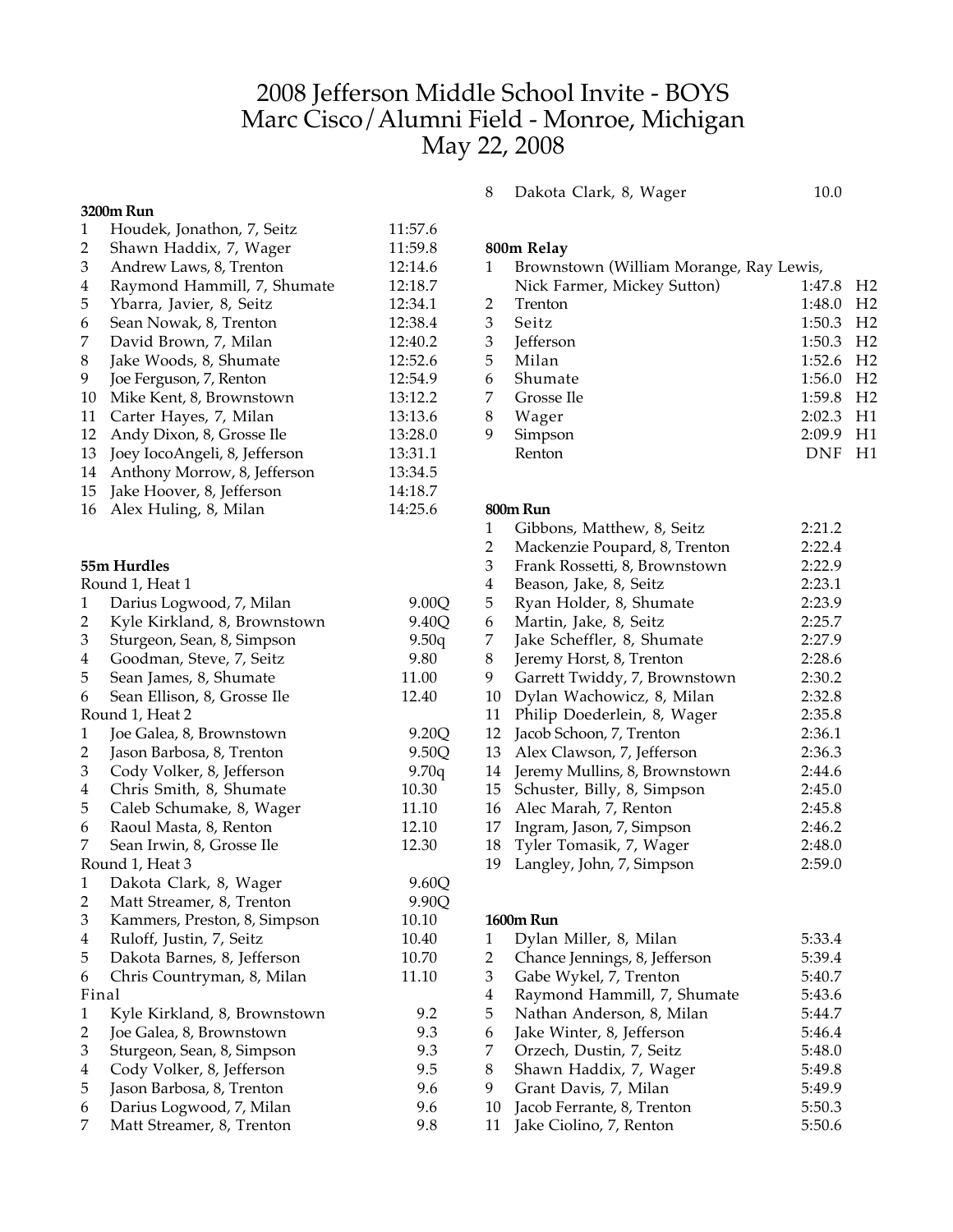| 12 | Davis, Eric, 7, Seitz         | 5:53.2 |
|----|-------------------------------|--------|
|    | 13 Houdek, Jonathon, 7, Seitz | 5:56.5 |
| 14 | Kyle Sims, 8, Wager           | 6:14.8 |
| 15 | Charles Wright, 7, Grosse Ile | 6:15.5 |
| 16 | Stewart, Shawn, 8, Simpson    | 6:16.1 |
| 17 | Vinny Vasallo, 7, Brownstown  | 6:19.1 |
| 18 | Jake Woods, 8, Shumate        | 6:32.8 |
| 19 | Fater, Colin, 7, Simpson      | 6:38.9 |
| 20 | Mike Kent, 8, Brownstown      | 6:39.2 |
| 21 | Ryan Rhodes, 8, Jefferson     | 6:42.6 |
| 22 | Jeremy Mullins, 8, Brownstown | 6:53.4 |
| 23 | Matt Linenfelser, 8, Wager    | 6:55.4 |
|    |                               |        |

#### **100m Dash**

|                         | Round 1, Heat 1               |        |                |
|-------------------------|-------------------------------|--------|----------------|
| 1                       | Greg Filby, 8, Renton         | 12.70Q |                |
| $\mathbf{1}$            | Adam Donnelly, 7, Wager       | 12.70Q |                |
| 3                       | DeAnthony Carter, 8, Trenton  | 12.90  |                |
| $\overline{\mathbf{4}}$ | Brad Connochie, 7, Brownstown | 13.80  |                |
| 5                       | Ryan Anderson, 8, Shumate     | 14.60  |                |
| 5                       | Hill, Brandon, 7, Simpson     | 14.61  |                |
|                         | Round 1, Heat 2               |        |                |
| $\mathbf{1}$            | Anthony Muscat, 8, Shumate    | 12.00Q |                |
| $\overline{2}$          | Justin Jones, 8, Wager        | 12.50Q |                |
| 3                       | Joe Hensman, Seitz            | 12.80q |                |
| $\overline{4}$          | Talbot, Tyler, 8, Simpson     | 12.81q |                |
| 5                       | Nick Fox, 8, Jefferson        | 13.40  |                |
| 6                       | Chris Sharp, 7, Milan         | 13.90  |                |
|                         | Round 1, Heat 3               |        |                |
| 1                       | Irvin Gettys, 8, Trenton      | 12.10Q |                |
| $\overline{2}$          | Lucas Seymour, 8, Brownstown  | 12.90Q |                |
| 3                       | Benavides, Andy, 7, Seitz     | 13.00  |                |
| 4                       | Blaine LeClair, 7, Milan      | 13.20  |                |
| 5                       | Brandon Carter, 8, Jefferson  | 13.50  |                |
| 6                       | Nick McGee, 8, Grosse Ile     | 14.20  |                |
| Final                   |                               |        |                |
| $\mathbf{1}$            | Anthony Muscat, 8, Shumate    | 12.2   |                |
| $\overline{c}$          | Irvin Gettys, 8, Trenton      | 12.3   |                |
| 3                       | Justin Jones, 8, Wager        | 12.7   |                |
| $\overline{4}$          | Joe Hensman, Seitz            | 12.7   |                |
| 5                       | Greg Filby, 8, Renton         | 13.0   |                |
| 6                       | Adam Donnelly, 7, Wager       | 13.0   |                |
| 7                       | Talbot, Tyler, 8, Simpson     | 13.4   |                |
| 8                       | Lucas Seymour, 8, Brownstown  | 13.4   |                |
|                         | 400m Dash                     |        |                |
| 1                       | Tim Reeber, 8, Trenton        | 56.3   | H <sub>4</sub> |
| $\overline{c}$          | Charlie Debono, 8, Trenton    | 57.8   | H <sub>4</sub> |
| 3                       | Nick Farmer, 8, Brownstown    | 58.2   | H <sub>4</sub> |
| $\overline{4}$          | Damon Corson, 8, Trenton      | 59.2   | H <sub>4</sub> |
| 5                       | Gabrielito Romero, 7, Shumate | 60.6   | H <sub>4</sub> |
| 6                       | Martin, Jake, 8, Seitz        | 62.1   | H <sub>2</sub> |
| 7                       | Benavides, Andy, 7, Seitz     | 62.5   | H4             |
| 8                       | Cameron Kveen, 8, Wager       | 63.5   | H <sub>3</sub> |
| 9                       | Gibbons, Matthew, 8, Seitz    | 64.1   | H <sub>3</sub> |
|                         |                               |        |                |

| 9  | Sean Stachurski, 8, Renton   | 64.1 | H <sub>2</sub> |
|----|------------------------------|------|----------------|
| 11 | Ryan LaBrecque, 8, Renton    | 64.3 | H <sub>3</sub> |
| 12 | Ray Lewis, 8, Brownstown     | 64.5 | H <sub>2</sub> |
| 13 | Matt MachLachan, 8, Milan    | 65.0 | H <sub>3</sub> |
| 14 | Taylor Osborne, 7, Milan     | 65.2 | H4             |
| 15 | Nate Pace, 8, Shumate        | 66.2 | H <sub>2</sub> |
| 16 | Dakota Barnes, 8, Jefferson  | 68.4 | H <sub>3</sub> |
| 17 | Schuster, Billy, 8, Simpson  | 68.9 | H <sub>2</sub> |
| 18 | Kammers, Preston, 8, Simpson | 70.2 | H <sub>2</sub> |
| 19 | Alex Clawson, 7, Jefferson   | 70.3 | H <sub>3</sub> |
| 19 | Athony Montes, 7, Brownstown | 70.3 | H1             |
| 21 | Ingram, Jason, 7, Simpson    | 71.1 | H <sub>2</sub> |
| 22 | Tyler Tomasik, 7, Wager      | 72.2 | H1             |
| 23 | Drew Churches, 8, Grosse Ile | 72.8 | H1             |
| 24 | Chris Graves, 8, Wager       | 75.2 | H <sub>2</sub> |

# **3200m Relay**

| Seitz (Ybarra, Javier, Beason, Jake, Gibbons, |         |
|-----------------------------------------------|---------|
| Matthew, Martin, Jake)                        | 10:17.9 |
| Trenton                                       | 10:27.4 |
| Brownstown                                    | 10:42.4 |
| Shumate                                       | 10:47.9 |
| Milan                                         | 10:54.9 |
| Wager                                         | 11:08.6 |
| Jefferson                                     | 11:30.1 |
| Grosse Ile                                    | 11:44.2 |
|                                               |         |

#### **70m Dash**

|                  |                         | Round 1, Heat 1               |       |
|------------------|-------------------------|-------------------------------|-------|
|                  | 1                       | Anthony Muscat, 8, Shumate    | 8.50Q |
|                  | 2                       | Desmond Lowe, 8, Renton       | 8.60Q |
|                  | 3                       | Adam Donnelly, 7, Wager       | 9.10q |
|                  | $\overline{4}$          | Talbot, Tyler, 8, Simpson     | 9.20  |
|                  | 5                       | Patrick Rogers, 7, Jefferson  | 9.21  |
|                  | 6                       | Kyle Ralston, 7, Grosse Ile   | 9.50  |
|                  |                         | Round 1, Heat 2               |       |
|                  | $\mathbf{1}$            | Justin Jones, 8, Wager        | 9.00Q |
|                  | $\overline{2}$          | Benavides, Andy, 7, Seitz     | 9.10Q |
|                  | $\overline{3}$          | Lucas Seymour, 8, Brownstown  | 9.20  |
|                  | 4                       | Dakota Fletcher, 8, Trenton   | 9.21  |
|                  | 5                       | David Swain, 7, Milan         | 9.30  |
|                  |                         | Round 1, Heat 3               |       |
|                  | 1                       | Jason Barbosa, 8, Trenton     | 9.00Q |
|                  | $\overline{2}$          | Cody Saunders, 8, Milan       | 9.01Q |
|                  | 3                       | Queen, Dylan, 7, Seitz        | 9.02q |
|                  | $\overline{\mathbf{4}}$ | Chance Jennings, 8, Jefferson | 9.30  |
| H4 5             |                         | Brandon Osorio, 8, Shumate    | 9.31  |
| H4 6             |                         | Chris Giles, Brownstown       | 10.00 |
| H4 7             |                         | Hill, Brandon, 7, Simpson     | 10.10 |
| H4 Final         |                         |                               |       |
| H4               | 1                       | Anthony Muscat, 8, Shumate    | 8.7   |
| H <sub>2</sub> 2 |                         | Desmond Lowe, 8, Renton       | 8.8   |
| H4 3             |                         | Justin Jones, 8, Wager        | 9.1   |
| H3 4             |                         | Benavides, Andy, 7, Seitz     | 9.2   |
| H3               | 5                       | Jason Barbosa, 8, Trenton     | 9.4   |
|                  |                         |                               |       |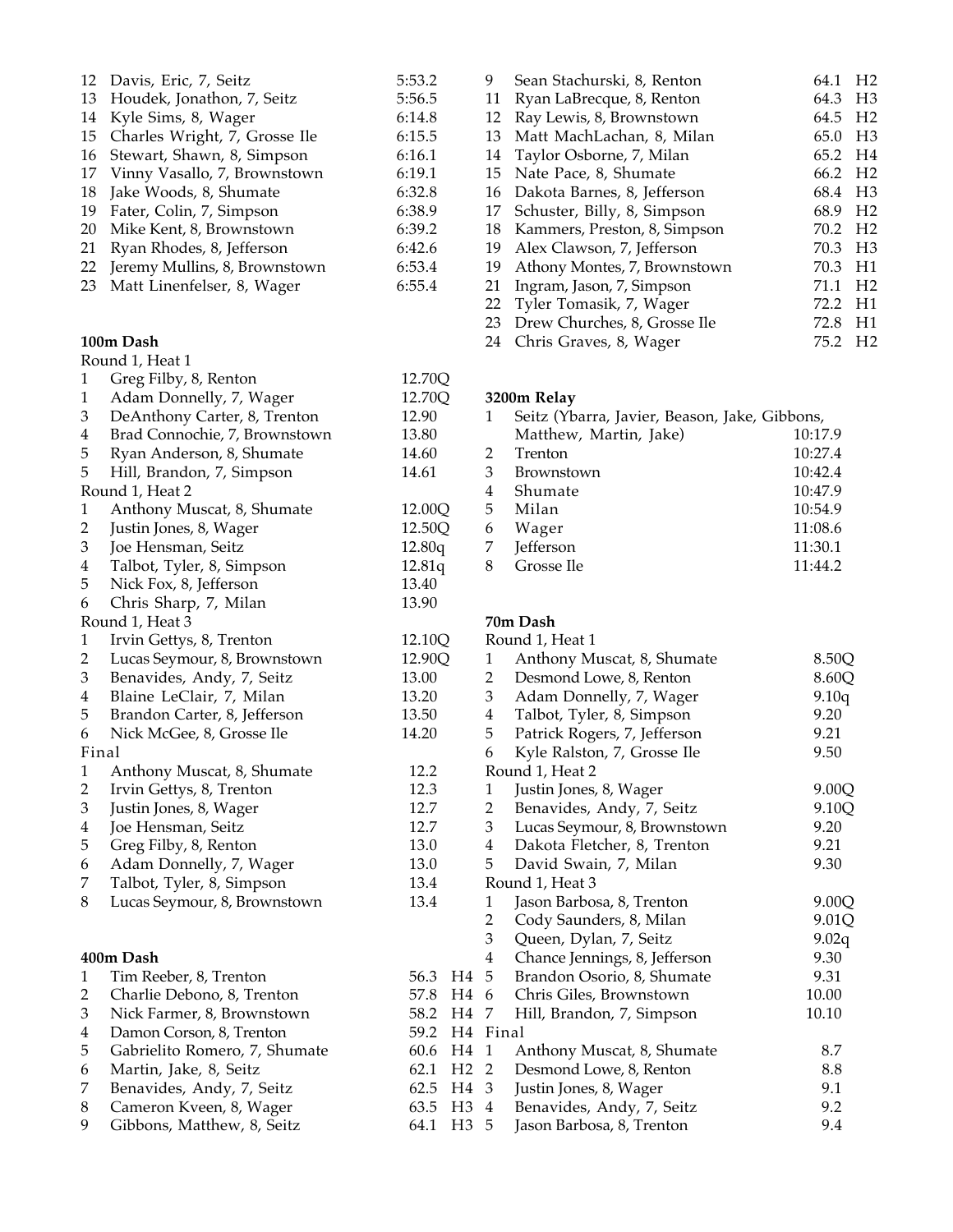| 6                           | Adam Donnelly, 7, Wager        | 9.4                   |                  |                         | 1600m Relay                                |                       |                |
|-----------------------------|--------------------------------|-----------------------|------------------|-------------------------|--------------------------------------------|-----------------------|----------------|
| 7                           | Queen, Dylan, 7, Seitz         | 9.4                   |                  | $\mathbf{1}$            | Trenton (Charlie Debono, Jacob Schoon,     |                       |                |
|                             | Adam Donnelly, 7, Wager        | <b>DNF</b>            |                  |                         | Damon Corson, Tim Reeber)                  | 4:06.6                | H <sub>2</sub> |
|                             |                                |                       |                  | $\overline{2}$          | Brownstown                                 | 4:22.0 H <sub>2</sub> |                |
|                             |                                |                       |                  | 3                       | Milan                                      | 4:30.3 H <sub>2</sub> |                |
|                             | 200m Hurdles                   |                       |                  | $\overline{\mathbf{4}}$ | Seitz                                      | 4:32.2 H <sub>2</sub> |                |
| $\mathbf{1}$                | Kyle Kirkland, 8, Brownstown   | 28.6 H4 5             |                  |                         | Shumate                                    | 4:32.4 H <sub>2</sub> |                |
| 2                           | Matt Streamer, 8, Trenton      | 28.8 H4 6             |                  |                         | Simpson                                    | 4:39.0 H1             |                |
| $\ensuremath{\mathfrak{Z}}$ | Tyler York, 8, Jefferson       | 28.9 H4 7             |                  |                         | Jefferson                                  | 4:48.0                | H1             |
| 3                           | Joe Galea, 8, Brownstown       | 28.9 H4 8             |                  |                         | Wager                                      | 5:07.0 H2             |                |
| 5                           | Sturgeon, Sean, 8, Simpson     | 29.6                  | H4               |                         |                                            |                       |                |
| 6                           | Ryan LaBrecque, 8, Renton      | 30.8 H4               |                  |                         |                                            |                       |                |
| 7                           | Ruloff, Justin, 7, Seitz       |                       |                  |                         | 31.2 H3 400m Relay                         |                       |                |
| $\boldsymbol{8}$            | Dakota Clark, 8, Wager         | 31.6 H4 1             |                  |                         | Trenton (Dakota Fletcher, Damon Corson,    |                       |                |
| 9                           | Zack Gambino, 8, Renton        | 31.7 H <sub>2</sub>   |                  |                         | DeAnthony Carter, Irvin Gettys)            | 52.6                  | H <sub>2</sub> |
| 10                          | Cameron Kveen, 8, Wager        | 31.8                  | H <sub>3</sub> 2 |                         | Brownstown                                 | 52.8                  | H2             |
| 11                          | Chris Smith, 8, Shumate        | 32.0 H3 3             |                  |                         | Renton                                     | 54.0                  | H <sub>2</sub> |
| 12                          | Goodman, Steve, 7, Seitz       | 32.2 H3 4             |                  |                         | Milan                                      | 54.6                  | H <sub>2</sub> |
| 13                          | Kammers, Preston, 8, Simpson   | 32.3                  | H <sub>3</sub>   | -5                      | Wager                                      | 54.7                  | H <sub>2</sub> |
| 14                          | Cody Volker, 8, Jefferson      | 32.6                  | H3 6             |                         | Seitz                                      | 54.8                  | H <sub>2</sub> |
| 14                          | Darius Logwood, 7, Milan       | 32.6 H <sub>2</sub> 7 |                  |                         | Jefferson                                  | 54.9                  | H1             |
| 16                          | Davis, Eric, 7, Seitz          | 33.2 H4 8             |                  |                         | Shumate                                    | 58.8                  | H <sub>2</sub> |
| 17                          | Don Tuttle, 8, Trenton         | 34.1 H <sub>2</sub> 9 |                  |                         | Grosse Ile                                 | 60.6                  | H1             |
| 18                          | Vinny Vasallo, 7, Brownstown   | 34.3 H3 10            |                  |                         | Simpson                                    | 70.3                  | H1             |
| 18                          | Alex Clawson, 7, Jefferson     | 34.3                  | H <sub>2</sub>   |                         |                                            |                       |                |
| 20                          | DeAnthony Reed, 7, Milan       | 34.8                  | H <sub>2</sub>   |                         |                                            |                       |                |
| 21                          | Chris Countryman, 8, Milan     |                       |                  |                         | 35.4 H2 High Jump                          |                       |                |
| 22                          | Fater, Colin, 7, Simpson       | 35.5 H1 1             |                  |                         | Josh Gaudette, 8, Grosse Ile               | $5-2$                 |                |
| 23                          | Sean Ellison, 8, Grosse Ile    | 35.8 H1 2             |                  |                         | Dylan Miller, 8, Milan                     | $5-0$                 |                |
| 24                          | Sean James, 8, Shumate         | 37.7 H2 3             |                  |                         | Cortis, Colton, 8, Seitz                   | $5-0$                 |                |
| 25                          | Sean Irwin, 8, Grosse Ile      | 38.4 H <sub>2</sub> 4 |                  |                         | Mackenzie Poupard, 8, Trenton              | $5-0$                 |                |
|                             |                                |                       |                  | 5                       | Shier, Aaron, 8, Seitz                     | $4 - 8$               |                |
|                             |                                |                       |                  | 6                       | Dakota Barnes, 8, Jefferson                | $4 - 8$               |                |
|                             | 200m Dash                      |                       |                  | 7                       | Jake Scheffler, 8, Shumate                 | $4-6$                 |                |
| $\mathbf{1}$                | Tim Reeber, 8, Trenton         | 24.7 H <sub>2</sub>   |                  | 7                       | Nate Pace, 8, Shumate                      | $4 - 6$               |                |
| $\overline{2}$              | Irvin Gettys, 8, Trenton       | 25.2 H3 7             |                  |                         | Randy Wilson, 8, Trenton                   | $4 - 6$               |                |
| 3                           | Justin Jones, 8, Wager         |                       |                  |                         | 26.3 H3 10 Mickey Sutton, 7, Brownstown    | $4 - 6$               |                |
| $\ensuremath{\mathfrak{Z}}$ | William Morange, 8, Brownstown |                       |                  |                         | 26.3 H3 11 Ryan Hazzard, 8, Grosse Ile     | $4-6$                 |                |
| 5                           | Mike Caswell, 8, Jefferson     |                       |                  |                         | 26.6 H3 12 Brandon Imperati, 7, Brownstown | $4-4$                 |                |
| 6                           | Greg Filby, 8, Renton          |                       |                  |                         | 26.7 H3 13 Philip Doederlein, 8, Wager     | $4 - 4$               |                |
| 6                           | Queen, Dylan, 7, Seitz         |                       |                  |                         | 26.7 H2 14 Blaine LeClair, 7, Milan        | $4 - 4$               |                |
| 6                           | Tyler Bush, 8, Brownstown      |                       |                  |                         | 26.7 H2 15 Hill, Brandon, 7, Simpson       | $4 - 2$               |                |
| 9                           | Cortis, Colton, 8, Seitz       | 26.8                  | H3               |                         |                                            |                       |                |
| 10                          | Sean Stachurski, 8, Renton     | 27.6 H2               |                  |                         |                                            |                       |                |
| 11                          | Glime, Kevin, 8, Seitz         |                       |                  |                         | 28.2 H2 Long Jump                          |                       |                |
| 12                          | Jacob Schoon, 7, Trenton       | 28.7 H2 1             |                  |                         | Dakota Fletcher, 8, Trenton                | $18-21/2$             |                |
| 13                          | Gabrielito Romero, 7, Shumate  | 28.8                  | H <sub>3</sub> 2 |                         | Anthony Muscat, 8, Shumate                 | $17-3$                |                |
| 13                          | Nick Fox, 8, Jefferson         | 28.8 H1 3             |                  |                         | Queen, Dylan, 7, Seitz                     | $16 - 8$              |                |
| 15                          | Brandon Carter, 8, Jefferson   | 29.0 H1 4             |                  |                         | Sturgeon, Sean, 8, Simpson                 | $16 - 71/2$           |                |
| 16                          | Caleb Schumake, 8, Wager       | 29.7 H <sub>2</sub> 5 |                  |                         | Jason Barbosa, 8, Trenton                  | $15-101/2$            |                |
| 17                          | Garrett Renkiewicz, 7, Wager   | 29.8                  | H1 6             |                         | Dan Fick, 8, Milan                         | $15 - 8$              |                |
| 17                          | Chris Giles, Brownstown        | 29.8 H1 7             |                  |                         | Cortis, Colton, 8, Seitz                   | $15 - 7$              |                |
| 19                          | Andrew Shepard, 8, Shumate     | 30.3 H <sub>2</sub> 8 |                  |                         | Ray Lewis, 8, Brownstown                   | $15-3$                |                |
| 20                          | Cory Spooner, 7, Milan         | 30.4 H1 9             |                  |                         | Joe Sanfilipo, 8, Trenton                  | $15 - 2$              |                |
| 21                          | Langley, John, 7, Simpson      | 32.7 H1 10            |                  |                         | Chris Smith, 8, Shumate                    | $14 - 4$              |                |
| 22                          | Tomacik, Josh, 8, Simpson      | 32.8 H1 11            |                  |                         | Darius Logwood, 7, Milan                   | $14-2$                |                |
| 22                          | Steven Evans, 7, Milan         |                       |                  |                         | 32.8 H1 11 Schuster, Billy, 8, Simpson     | $14-2$                |                |
|                             |                                |                       |                  |                         |                                            |                       |                |